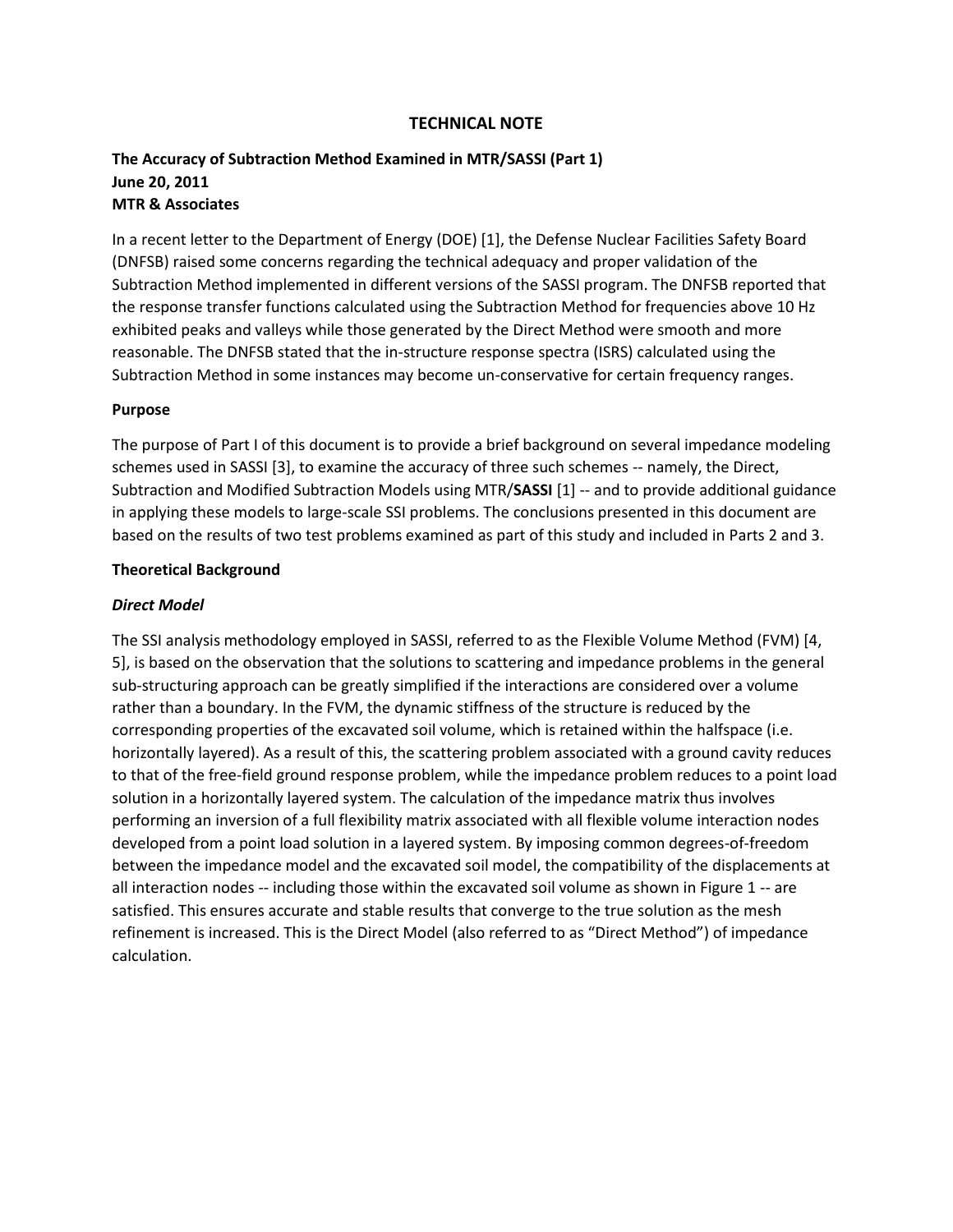

**Figure 1 – Illustration of Direct Model**

### *Skin Model*

The Direct Model involves the inversion of a large, fully-populated, complex-valued flexibility matrix whose size grows approximately by the power of 3, as the dimensions and/or mesh refinement of the embedded foundation model increase in three-dimensional problems. To reduce the numerical effort involved in inverting a large flexibility matrix, the original SASSI program includes an alternative scheme for calculating the impedance matrix, referred to as the Skin Model (also called "Skin Method") [\[4\]](#page-4-3). In this model, only the degrees-of-freedom associated with the interaction nodes on the excavation skin (referred to as interface nodes) are considered in the inversion of the flexibility matrix, significantly reducing the numerical effort required in calculating the impedance matrix (see Figure 2 for a definition of the interface, intermediate and internal nodes).

In applying the Skin Model, it is not theoretically necessary to impose the compatibility of displacements at the internal nodes within the excavated soil volume. In reality, the internal nodes are fictitious and only included for mathematical convenience. The stiffness terms associated with the internal nodes are expected to cancel each other out when the dynamic stiffness of the excavated soil model is subtracted from the impedance matrix. The Skin Model imposes the compatibility of displacements at the interface nodes, but at the internal nodes this compatibility is only inferred. Because of the numerical difference in deriving the impedance matrix and dynamic stiffness of the excavated soil model, the Skin Model only provides acceptable impedance solutions if the cut-off frequency is set very low (i.e. to V<sub>s</sub>/12h or even lower, where  $V_s$  is the shear wave velocity of the foundation media and h is the smallest element size in the excavated soil model). As a result of this limitation, the Skin Model was never recommended for practical application. And as it has already been studied in detail [\[4\]](#page-4-3) and remained largely unused, it will not be re-examined in this document.



**Figure 2 – Illustration of Skin Model**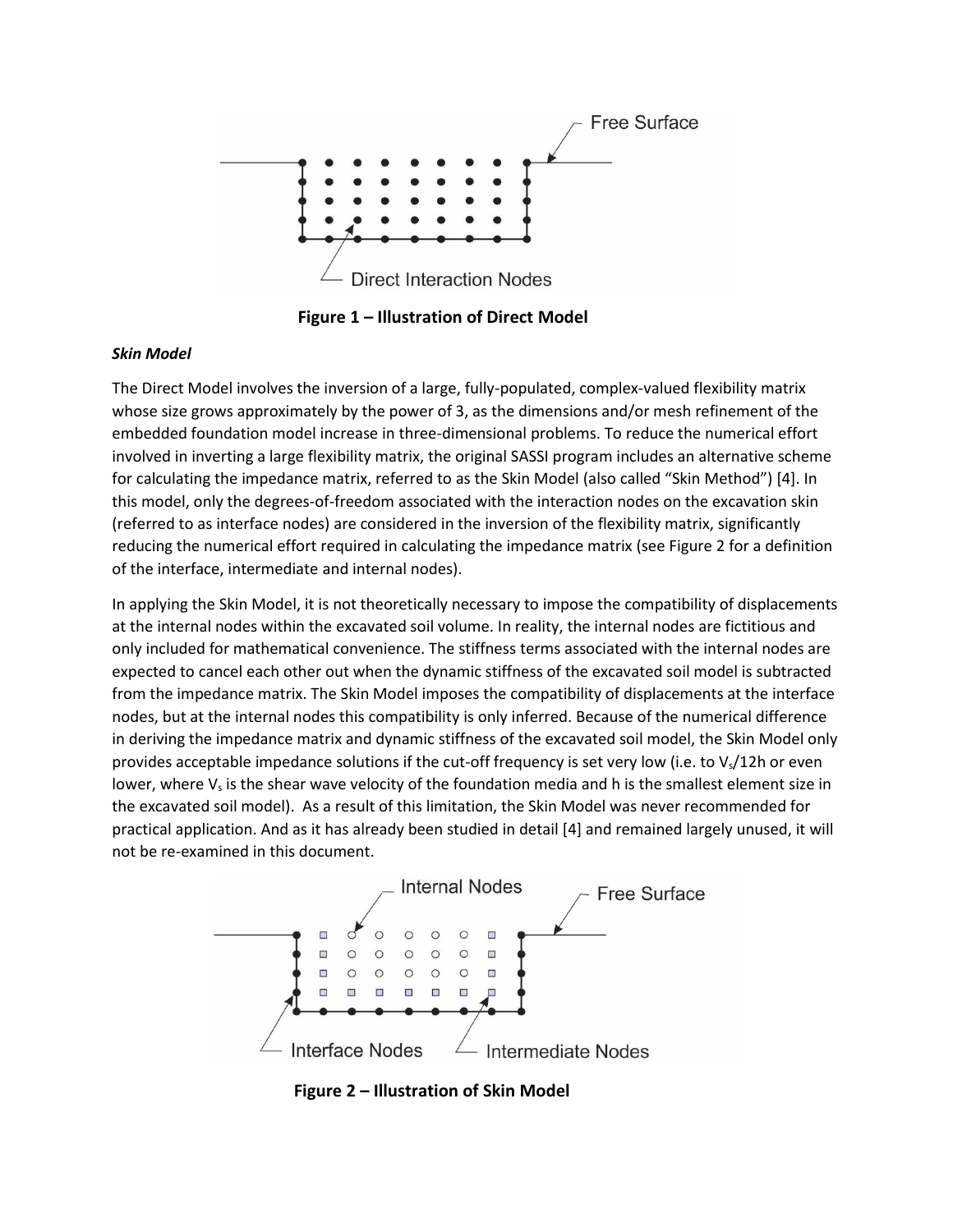### *Symmetric Model*

To further reduce the size of the impedance matrix, Symmetric and Anti-symmetric Impedance Models that take advantage of the system's symmetry were also developed and incorporated into the original SASSI program [\[4\]](#page-4-3). These models, derived from the special application of point loads in a layered system, significantly facilitated the SSI analysis of structures with large embedded foundations. But because the derivation of the Symmetric Models is exact and fully validated, they will not be re-examined in this document.

## *Rigid Model*

Later attempts to further reduce the size of the impedance matrix led to the development of the Rigid (or constrained) Impedance Model [\[2\]](#page-4-5). This model is based on the assumption that the response of a rigid foundation can be fully described by 6 degrees-of-freedom (3 translations and 3 rotations). Taking advantage of the foundation's rigidity, the size of the complex-valued flexibility matrix was reduced to a 6 x 6 matrix, thus completely eliminating the need to invert a large impedance matrix. But because this feature is not available in the original SASSI program, as well as limited to foundations with rigid base slabs, it will not be discussed in this document.

## *Subtraction Model*

The so-called Subtraction Model (also referred to as "Subtraction Method") is an alternative modeling scheme, later adopted by SASSI, for solving impedance problems. In this model, only the interface nodes are considered as interaction nodes, as shown in Figure 3 (i.e. the compatibility of displacements is no longer imposed at all interaction nodes within the soil volume). In some respects, this model is similar to the Skin Model, with one exception: the compatibility of displacements at the internal nodes is considered in the Skin Model, whereas in the Subtraction Model it is not imposed. The Subtraction Model gained popularity because, like the Skin Model, it significantly reduced the numerical effort involved in calculating the impedance matrix for large embedded structures. However, it suffers from the same issues of numerical accuracy that were originally observed in the Skin Model. These issues, as raised by the DNFSB, are further explored in this document.



 **Figure 3 – Illustration of Subtraction Model**

## *Modified Subtraction Model*

The Modified Subtraction Model (also referred to as "Modified Subtraction or Enhanced Subtraction Method") is a proposed improvement over the Subtraction Model. According to this model, the compatibility of displacements – in addition to the skin nodes – is imposed at the internal nodes located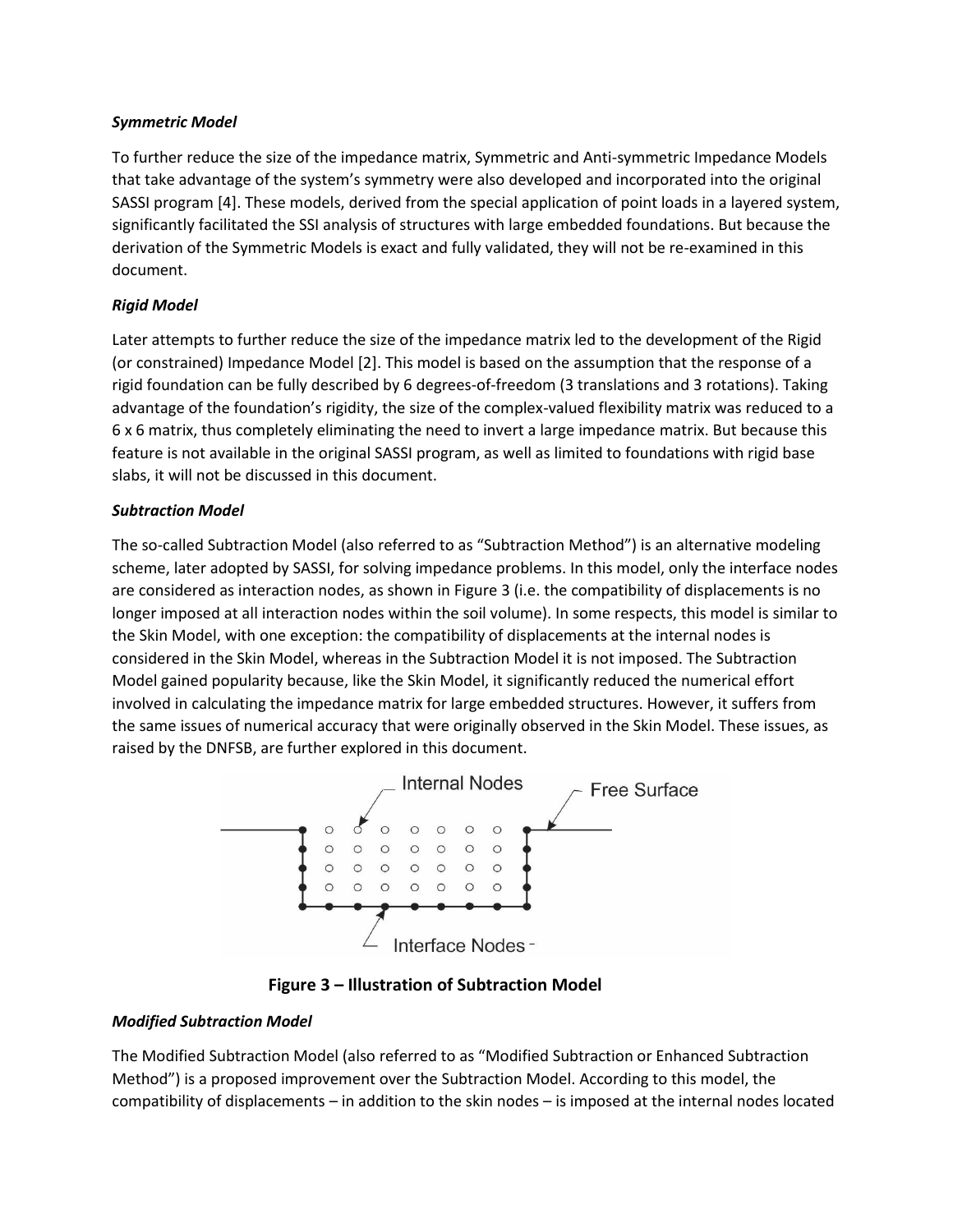on the free-field surface by specifying those nodes as interaction nodes (see Figure 4). The accuracy of the Modified Subtraction Model is further studied in this document.



**Figure 4 – Illustration of Modified Subtraction Model**

# **MTR/SASSI Program**

The MTR/**SASSI** program makes no distinction between the Direct, Skin, Subtraction, and Modified Subtraction Models, or any combination of the interaction node sets used to develop the impedance matrix. Because they are considered modeling schemes, the user simply specifies sets of interaction nodes (interface nodes) for which the compatibility of displacements is imposed. This set of interaction nodes is selected from amongst the excavated soil nodes, the balance of which is obtained automatically by the program and designated as "internal nodes". The compatibility of displacements is not imposed at the internal nodes.

The Direct Model, being the most accurate, specifies all the nodes within the excavated soil model as interaction nodes. The Subtraction Model, being the least accurate, specifies only the nodes on the excavation skin as interaction nodes. Other modeling schemes, such as the Skin and Modified Subtraction Models, specify more of the nodes within the excavated soil model as interaction nodes. In MTR/**SASSI** any impedance modeling scheme that does not impose the compatibility of displacements at all internal nodes (such as the Skin, Subtraction and Modified Subtraction Models) is actually a subset of the Direct Model with incompatible displacements.

## **Technical Issues of Subtraction Model**

To investigate the potential technical issues raised by the DNFSB regarding the Subtraction Model, two test problems are included in MTR/**SASSI** to examine the accuracy of different impedance modeling schemes. The first is a benchmark problem that compares the results of the Direct, Subtraction and Modified Subtraction Models in terms of scattering and impedance solutions against those of published literature. The second represents a simplified model of a nuclear power plant (NPP) structure analyzed for a standard soil site in the Western United States (WUS) and a hard rock site in the Central and Eastern United States (CEUS). The results of the second model in terms of computed transfer functions, maximum accelerations, response spectra and dynamic soil pressures obtained from different modeling schemes are compared at several key locations in the structure. The details of the two test problems and a detailed discussion of the results are included as Part 1 and 2 of the technical note. A brief discussion of the results is provided below.

Based on an examination of the results provided in Part 1 and 2, the impedance and scattering solutions derived using the Subtraction Model are only found to be accurate up to  $a_0 = 3$ , where  $a_0 = \omega R / V_s$  and